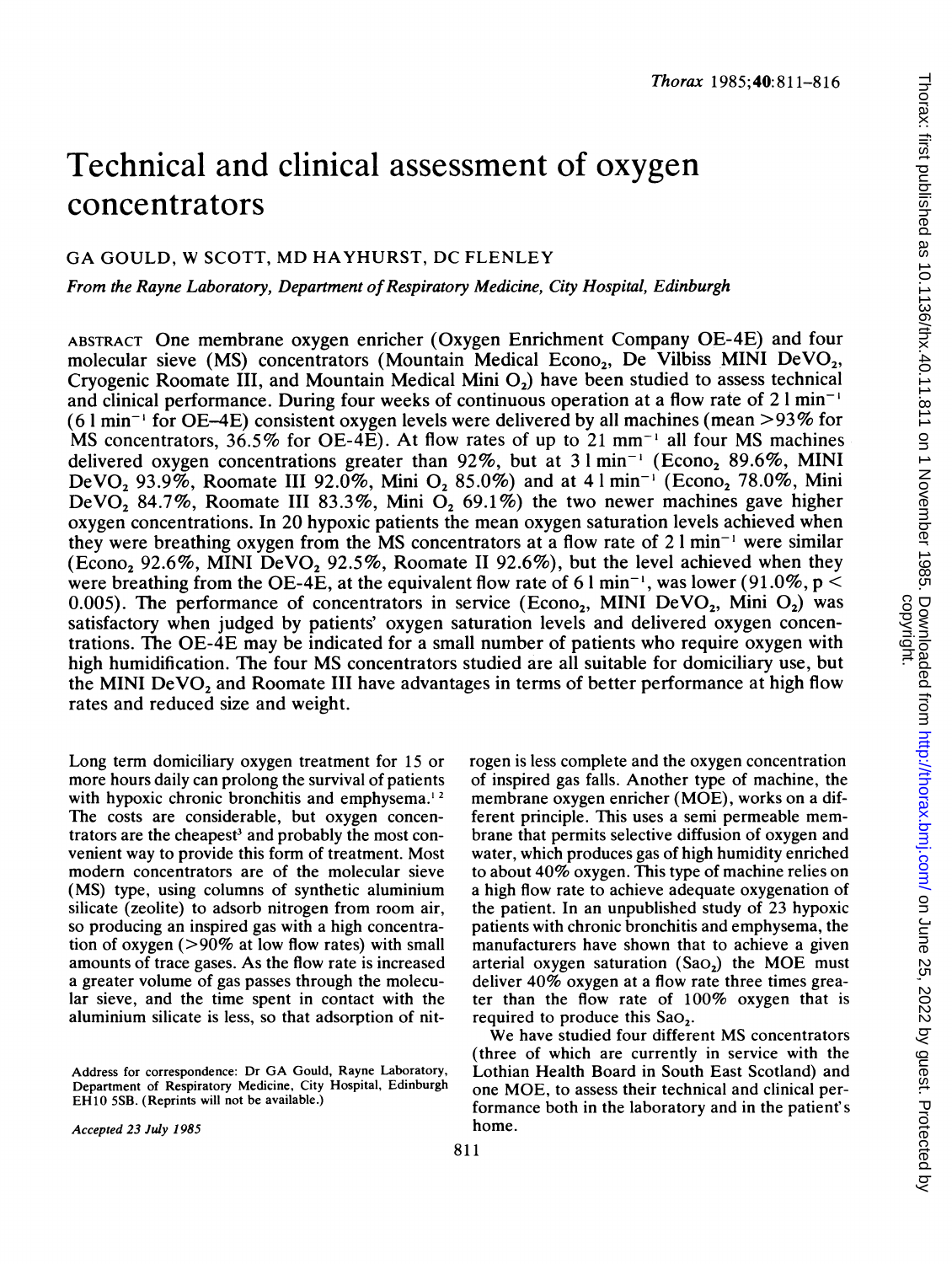

Fig 1 The concentrators studied: left to right-Econo,, MINI DeVO,, Roomate III, Mini O,, OE-4E.

#### Description of concentrators

The concentrators are shown in figure <sup>1</sup> and their manufacturers, distributors in the UK, weight, dimensions, and maximal flow rates in table 1.

Three of the concentrators that are currently in service (Econo<sub>2</sub>, MINI DeVO<sub>2</sub>, Mini O<sub>2</sub>) are simple to operate, with a single on-off switch, an easily visible rotameter flow control, and visible or audible alarms to indicate malfunctions. The Roomate III is a recently developed machine that will be available in the UK in the near future. It is also very simple to operate, with a single, large on-off flow control dial, marked in  $0.51$  min<sup>-1</sup> graduations, and audible and visible alarms to indicate malfunctions.

The OE-4E appears more complex than the other machines, and this may intimidate some patients. It has an on-off switch, a rotameter flow control, a humidity control lever, and also a vacuum pressure gauge with visible alarms to indicate power failure or malfunction of the enricher. Heated delivery tubing (7.6 m) is also necessary to reduce condensation from the humidified gas.

All machines incorporate filters to remove particulate matter from the inspired gas, and the membrane of the OE-4E is an absolute barrier to bacteria. For the MS machines the only maintenance necessary between servicing is cleaning and replacement of the air inlet filter, which should present few problems even to the least technically minded. The OE-4E also requires the heated delivery tubing to be cleaned at weekly intervals, but this is also a simple procedure. Power consumption is similar for all machines, ranging from 275 watts for the OE  $4E$  to  $480$  watts for the MINI DeVO<sub>2</sub>. Noise levels are not quoted by all manufacturers; but we found that all machines were acceptably quiet in  $\beta$ operation, and none of the patients visited at home complained about noise. und that all machines were acceptably quiet in  $\frac{S}{S}$ <br>eration, and none of the patients visited at home  $\frac{S}{S}$ <br>mplained about noise.<br>The newer machines (MINI DeVO<sub>2</sub>, Roomate

III) are more portable, being lighter and more compact, with a well designed carrying handle. They fit easily into a standard saloon car, should this be necessary for use away from home.

#### **Methods**

The technical performance of all the concentrators was assessed in the laboratory in two sets of tests. (1) During four weeks of continuous running at a flow rate of  $2 \text{ l min}^{-1}$  (6  $\text{l min}^{-1}$  for OE-4E) we measured the oxygen concentration and humidity of the inspired gas and the temperature of the concentrator exhaust gas. In addition, the MS concentrators were run continuously for a further five days, each day the oxygen concentration of the inspired

Table <sup>1</sup> Details of the concentors studied

| Concentrator                                               | Manufacturer                                                                                                                                                 | Distributor in UK                                                                                                                           | Weight<br>(kg)               | Size (height $\times$<br>weight $\times$<br>$de$ pth $-cm$                                                                               | Maximal<br>flow rate<br>$(l \ min^{-1})$ |
|------------------------------------------------------------|--------------------------------------------------------------------------------------------------------------------------------------------------------------|---------------------------------------------------------------------------------------------------------------------------------------------|------------------------------|------------------------------------------------------------------------------------------------------------------------------------------|------------------------------------------|
| Econo.<br>MINI DeVO.<br>Roomate III<br>Mini $O_2$<br>OE-4E | <b>Mountain Medical Equipment</b><br>De Vilbiss Corporation<br><b>Cryogenic Associates</b><br><b>Mountain Medical Equipment</b><br>Oxygen Enrichment Company | Glasrock Home Health Care<br><b>DeVilbiss Corporation</b><br><b>Planer Biomed</b><br>Glasrock Home Health Care<br>Oxygen Enrichment Company | 52<br>20<br>25<br>25.5<br>50 | $69 \times 46 \times 41$<br>$61 \times 41 \times 36$<br>$69 \times 36 \times 25$<br>$38 \times 40 \times 58$<br>$76 \times 36 \times 41$ | 4<br>4<br>$6 - 10$                       |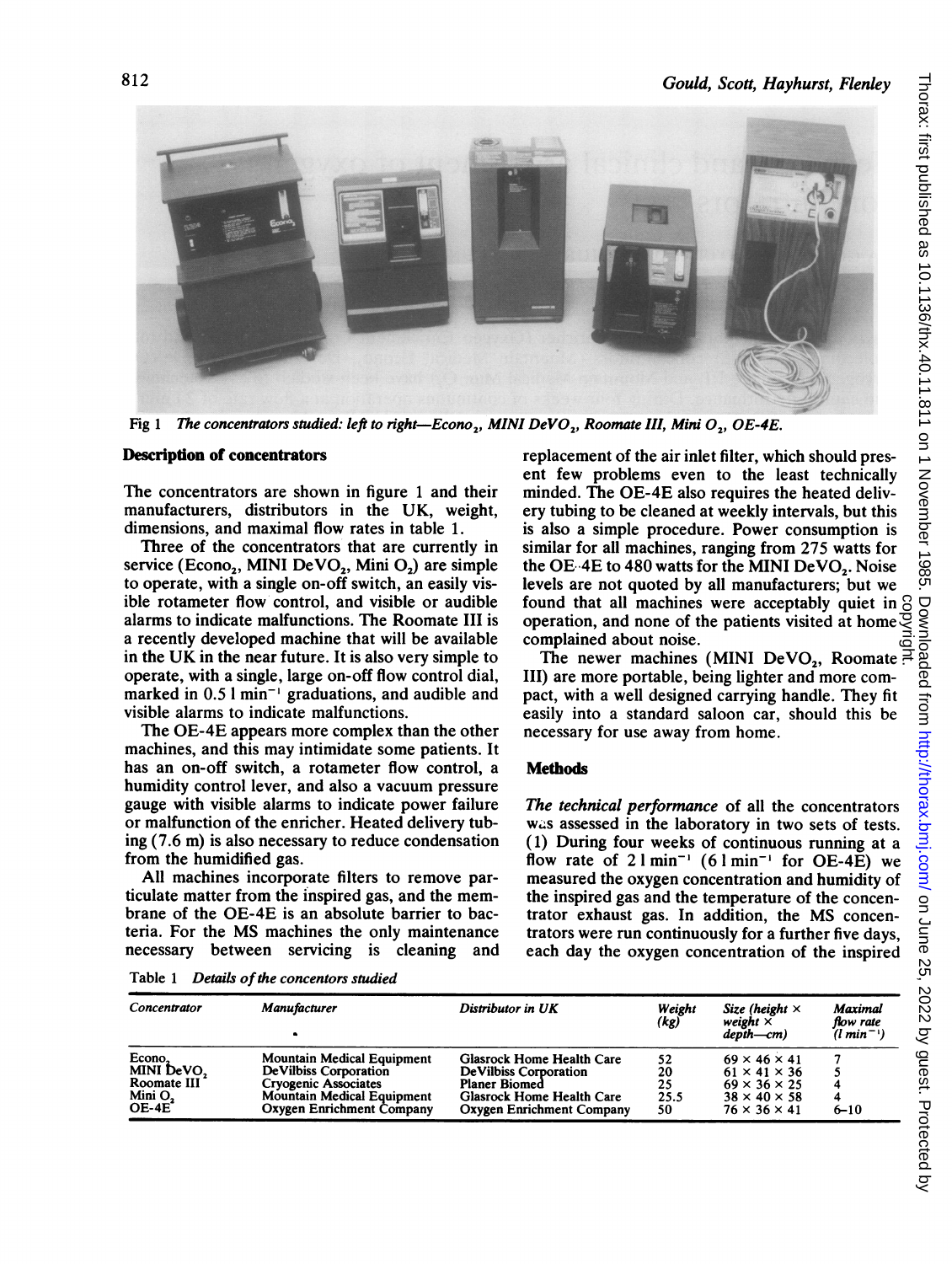gas being measured after one hour of flow at 1, 2, 3, 4 and 5 <sup>1</sup> min-'. For the rest of each 24 hour period the concentrators were run at a flow rate of  $21$  min<sup>-1</sup>.

The clinical performance of four concentrators (the Mini  $O<sub>2</sub>$  was not available at the time of the study) was assessed by measuring the rise in arterial oxygen saturation  $(Sao_2)$  produced in 20 hypoxic patients (12M, 8F; age  $47-93$ , mean 67 years; FEV<sub>1</sub> 0.3-3.1, mean 0.91; VC 0.6-4.2, mean 1.91; Pao, 4.9-9.0, mean 7.1 kPa; Paco<sub>2</sub> 3.3-8.9, mean 6.0  $kPa$ ) who inspired from each machine at 2  $1 min^{-1}$  $(61 \text{min}^{-1}$  for OE-4E) through nasal prongs. The order for the concentrators studied in the 20 patients was assigned randomly, and Sao, was allowed to stabilise when patients were breathing room air between each period of gas delivery.

Home visits were made to 10 patients receiving domiciliary oxygen treatment on three separate occasions. At each visit their  $Sao_2$  was measured when they were inspiring from the concentrator through nasal prongs, and inspired gas was collected from the concentrator to measure the oxygen concentration.

Measurement of oxygen concentration was carried out with a Sybron/Taylor Servomex O, analyser ECON<sub>02</sub>

7

 $\mathfrak{S}$   $^{98}$ ]



Table 2 Oxygen concentration and humidity of inspired gas and temperature ofexhaust gas (means with standard deviations in parentheses), measured daily from five concentrators running continuously for four weeks at a flow rate of 2  $l$  min<sup>-1</sup> (6  $l$  min<sup>-1</sup> for OE-4E)

| Concentrator                                              | Inspired gas<br>O <sub>2</sub> Concentration Humidity (%)<br>(%) |                                                                  | Exhaust gas<br><b>Temperature</b><br>(°C)                             |  |
|-----------------------------------------------------------|------------------------------------------------------------------|------------------------------------------------------------------|-----------------------------------------------------------------------|--|
|                                                           |                                                                  |                                                                  |                                                                       |  |
| Econo,<br>MINI DeVO,<br>Roomate III<br>Mini O,<br>$OE-4E$ | 93.2(1.2)<br>94.1 (0.9)<br>93.3(1.8)<br>94.2 (0.7)<br>36.5(1.7)  | 57.4 (5.0)<br>51.7(6.8)<br>50.7 (7.6)<br>46.6 (6.5)<br>90.9(3.8) | 24.6(2.8)<br>24.0 (2.5)<br>27.71<br>2.4<br>23.4<br>1.01<br>19.3 (3.9) |  |

570A, humidity with an Ellas Instruments hygrometer, and gas temperature with a Gallenkamp total immersion nitrogen filled TJ-400 thermometer. In the laboratory study SaO<sub>2</sub> was measured with a Hewlett-Packard 47201A ear oximeter, and during home visits by a Biox IIA ear oximeter.

#### Results

#### TECHNICAL PERFORMANCE

(1) During four weeks of continuous running, stable readings for the oxygen concentration and humidity



Fig 2 Oxygen concentrations delivered by the four molecular sieve concentrators running continuously for four weeks at  $21$  min<sup>-</sup>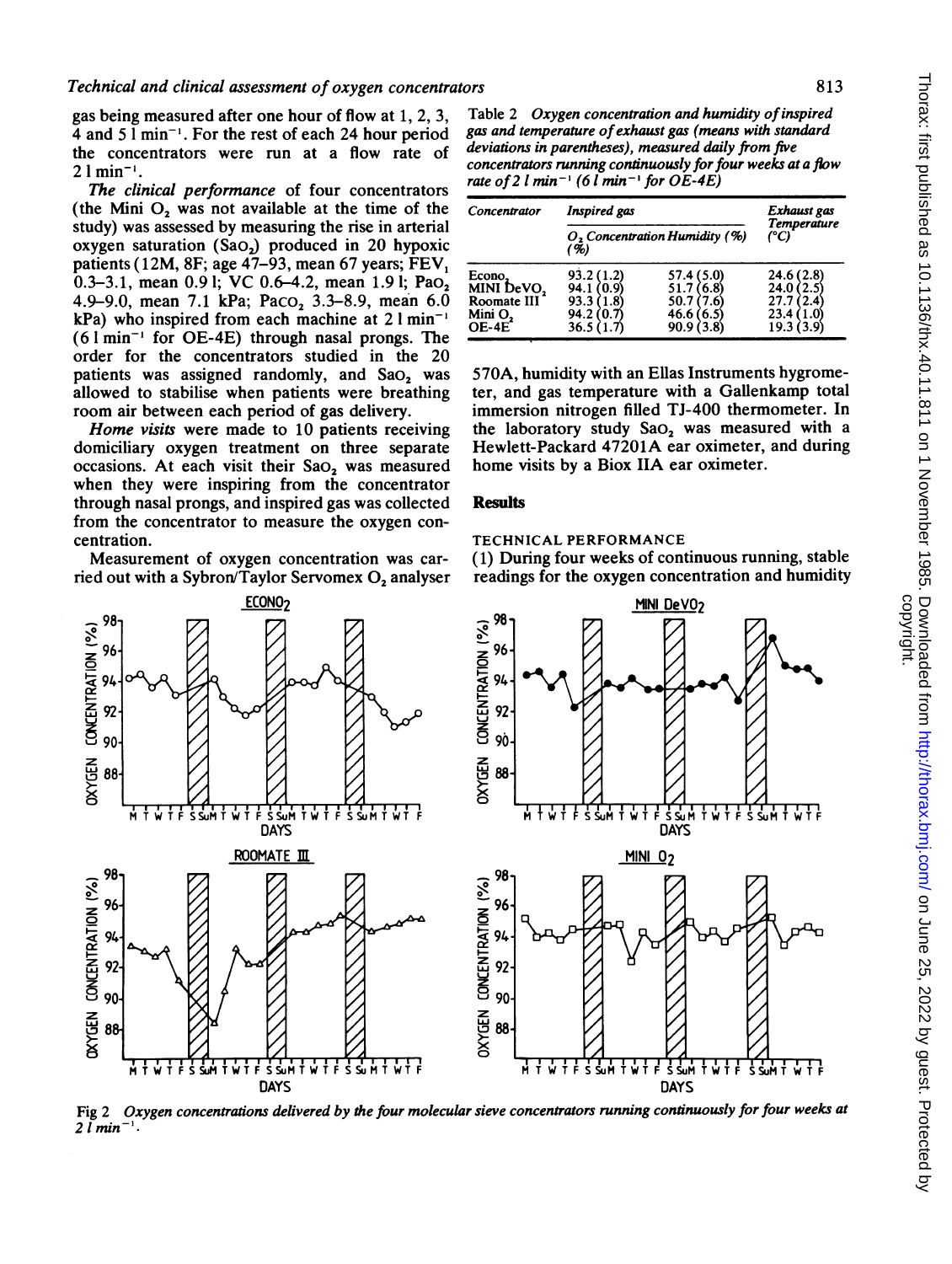of the inspired gas and the temperature of the exhaust gas were obtained from the MS concentrators, with minor fluctuations from day to day (fig 2, table 2). The MS concentrators achieved the following mean (SD) oxygen concentrations: Econo<sub>2</sub> 93.2% (1.2%); MINI DeVO<sub>2</sub> 94.1% (0.9%); Roomate III 93.3% (1.8%); Mini 02 94.2% (0.7%) at a flow rate of  $2 \text{ l min}^{-1}$ ; and OE-4E  $36.5\%$  (1.7%) at a flow rate of 61 min<sup>-1</sup>. The lowest oxygen concentration recorded from an MS concentrator was 88.3%; from the Roomate III; but we do not know whether this fall in the oxygen delivered will have any significant clinical effect (in the domiciliary part of this study the lowest oxygen concentration delivered by a concentrator was 89.8%, but at the same time the patient's Sao, was 93%).

The OE-4E delivered gas with more variable oxygen concentrations, but this machine was affected more by changes in room temperature than the others. Consistently high humidity (mean 90.9%) was achieved by the OE-4E (table 2).

(2) The oxygen concentration of inspired gas fell as flow rate increased with all the MS concentrators, but at flow rates of over  $2 \cdot \text{lnin}^{-1}$  the two newer machines (MINI DeVO<sub>2</sub>, Roomate III) delivered higher oxygen concentrations (fig 3). The Mini  $O<sub>2</sub>$  is a machine intended for use at flow rates of less than  $3 \text{ l min}^{-1}$  and it delivers lower oxygen concentrations' than the other MS concentrators at flow rates of 3 and 41 $min^{-1}$ .

#### CLINICAL PERFORMANCE

Each patient achieved a rise in  $Sao_2$  when breathing

gas from each concentrator (fig 4), but the mean Sao, achieved with the OE-4E at a flow rate of  $61$  min<sup>-1</sup> was significantly lower than the values achieved by the three MS concentrators studied, at <sup>a</sup> flow rate of 2  $1$  min<sup>-1</sup> (Econo<sub>2</sub> 92.6%; MINI DeVO<sub>2</sub> 92.5%; Roomate III 92.6%; OE-4E 91.0%; p < 0.005, analysis of variance).

## DOMICILIARY STUDIES

The oxygen concentrations delivered by concentrators installed in patients homes (MINI DeVO<sub>2</sub>  $\times$ 4, Econo<sub>2</sub> × 4, Mini O<sub>2</sub> × 2) were consistently high and the Sao, levels recorded were generally acceptable (fig 5). One patient with an unacceptably low Sa $O<sub>2</sub>$  level (marked by an asterisk in fig 5) has been reassessed by titration of oxygen flow rate versus arterial oxygen and carbon dioxide tensions and  $[H<sup>+</sup>]$ , and her domiciliary oxygen flow rate has been increased accordingly. The mean oxygen concentrations delivered by the home based concentrators were as follows:  $Econo_2$  95.6%, MINI  $DeVO_2$ 94.85%, Mini  $O_2$  93.7%. Individual values are shown in figure 5.

## **Discussion**

Previous studies<sup>4</sup> have shown that concentrators are an acceptable means of providing long term  $\frac{3}{5}$ <br>domiciliary oxygen treatment. Since the time of  $\leq$ <br>those studies technology has advanced, today's con- $\frac{3}{5}$ <br>centrators being smaller and lighter vet baying domiciliary oxygen treatment. Since the time of those studies technology has advanced, today's concentrators being smaller and lighter yet having  $\vec{r}$ improved performance. A concentrator that is intended for long term domiciliary use must be not only reliable and able to deliver high oxygen con-



Fig 3 Oxygen concentrations delivered by the four molecular sieve concentrators at different flow rates, measured daily for five days.  $O$ -Econo<sub>2</sub>;  $\bullet$ -Mini DeVO<sub>2</sub>;  $\triangle$ -Roomate III;  $\Box$ -Mini O<sub>2</sub>.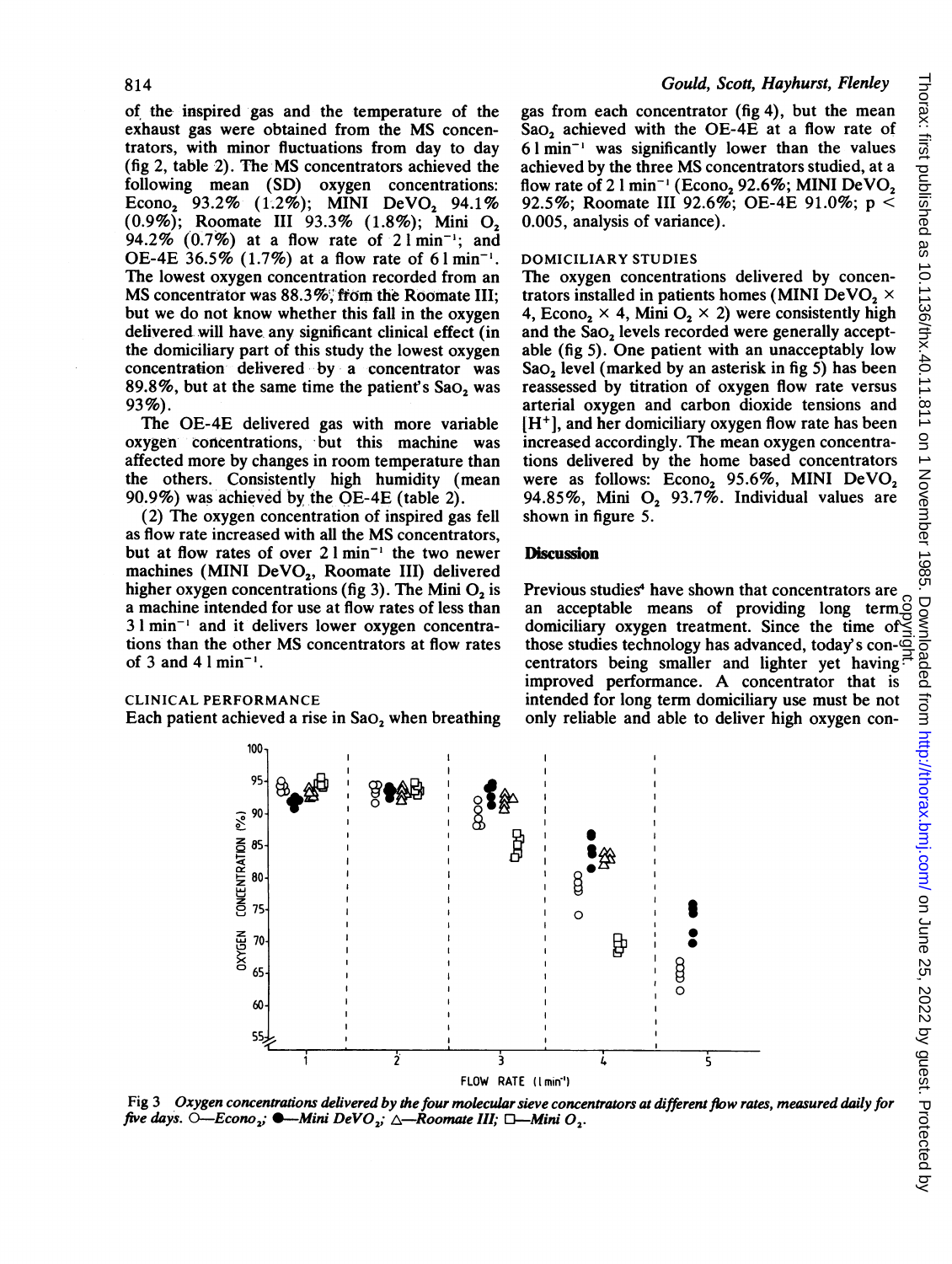Technical and clinical assessment of oxygen concentrators



Fig 4 Arterial oxygen saturation (Sao<sub>2</sub>) measured in 20 patients when breathing air and when breathing oxygen via nasal prongs from each of four concentrators at a flow rate of 2 l min<sup>-1</sup> (6 l min<sup>-1</sup> for OE-4E): individual values and mean with standard deviation for each concentrator.



Fig 5 Arterial oxygen saturation (Sao<sub>2</sub>) measured in 10 patients at home when they were breathing oxygen from their concentrators at a flow rate of 21 mm<sup>-1</sup> and oxygen concentrations delivered by the concentrators.  $O$ -Econo, :  $\bullet$ -MINI DeVO<sub>2</sub>;  $\Box$ —Mini O<sub>2</sub>. \*Patient with oxygen flow rate of 1 l min<sup>-1</sup>.